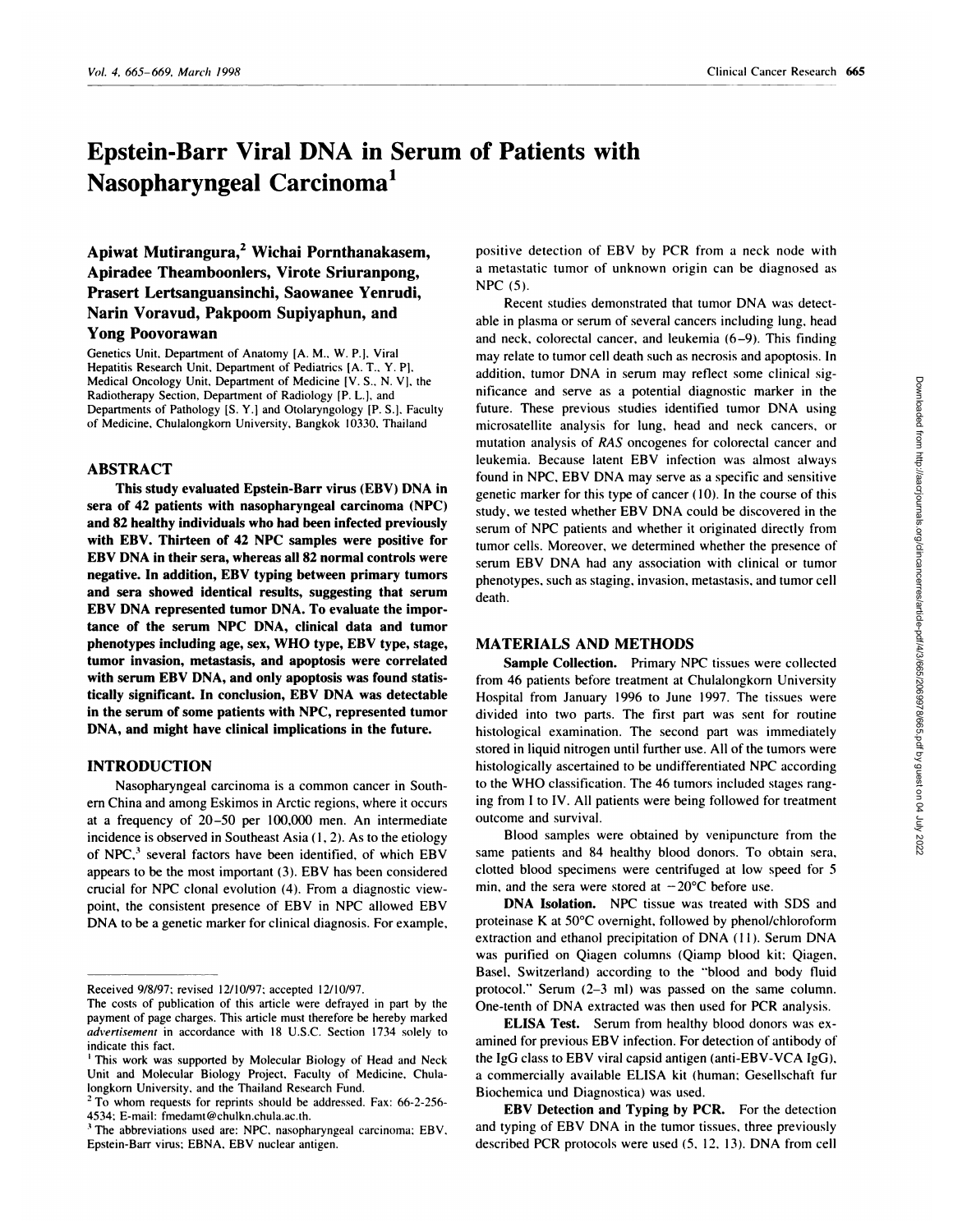|                                    | Total $(x)^d$ | Serum EBV DNA |          |       | Apoptosis |          |       |
|------------------------------------|---------------|---------------|----------|-------|-----------|----------|-------|
|                                    |               | $^{+}$        |          | P     | $\ddot{}$ |          | P     |
| NPC patient                        | 42(4)         | 13            | 29       |       | 10        | 32       |       |
| EBV type $(A:B)$                   | 40:2          | 11:2          | 29:0     | 0.09  | 9:1       | 31:1     | 0.42  |
| Age $\leq 40:40-60$ : $>60^b$      | 13:18:11      | 2:6:5         | 11:12:6  |       | 3:5:2     | 10:13:9  |       |
| Sex (M:F)                          | 23:19         | 9:4           | 14:15    | 0.32  | 8:2       | 15:17    | 0.08  |
| Stage $(I:II:III:IV)$              | 2:5:9:26      | 0:2:1:10      | 2:3:8:16 |       | 0:1:3:6   | 2:4:6:20 |       |
| WHO typing (II:III)                | 34:8          | 10:3          | 24:5     | 0.69  | 9:1       | 25:7     | 0.65  |
| Local invasion $(+;-)$             | 17:25         | 7:6           | 10:19    | 0.31  | 6:4       | 11:21    | 0.27  |
| Skull or nerve involvement $(+:-)$ | 8:34          | 5:8           | 3:26     | 0.08  | 3:7       | 5:27     | 0.37  |
| LN metastasis $(+:-)$              | 28:14         | 10:3          | 18:11    | 0.48  | 7:3       | 21:11    | 1.00  |
| Distance metastasis                | 0             |               |          |       |           |          |       |
| Serum EBV DNA $(+;-)$              | 13:29         |               |          |       | 6:4       | 7:25     | 0.046 |
| Apoptosis $(+:-)$                  | 10:32         | 6:7           | 4:25     | 0.046 |           |          |       |

|  |  |  |  | Table 1 Serum EBV DNA, apoptosis, and clinical staging of 42 NPC patients |  |
|--|--|--|--|---------------------------------------------------------------------------|--|
|  |  |  |  |                                                                           |  |

 $U(x)$ , number excluded because of negative PCR for  $\beta$  globin.

 $b$  <40:40-60:>60, age less than 40, between 40 and 60, and above 60 years, respectively.

line B958, EBV-transformed human lymphocytes (American Type Culture Collection), was used as positive control; doubledistilled water was used as negative control.

Duplex PCR was performed to detect EBV using two sets of primers. The first amplified the nonpolymorphic EBNA-l, generating an  $\sim$ 610-bp DNA fragment. The second amplified a human  $\beta$ -actin genomic sequence, generating an  $\sim$ 310-bp DNA fragment (5).

Two sets of PCR primers were used for EBV typing. The first primer amplified the EBNA-2, generating a DNA fragment of 168 bp for EBV type A and of 1 84 bp for EBV type B. The second one amplified the EBNA-3c, generating a DNA frag ment of 153 bp for EBV type A and of 246 bp for EBV type B (12, 13). Only EBNA-2 was used for detection and typing of EBV DNA in serum due to the quality of the PCR product. Primers GH20 and PCO4 were used to amplify B-globin to test for the presence of amplifiable human DNA in all sera (14), generating a DNA fragment of 260 bp. The oligonucleotide sequences for all sets of PCR primers were identical to the ones reported previously.

The PCR reactions were performed in a total volume of 20  $\mu$ l using 50 ng of the corresponding tumor DNA or 1/10 total DNA extracted from 3 ml of serum in 200 μM deoxynucleotide triphosphates each, 1.5 mm magnesium chloride, 50 mm potassium chloride, 10 mm Tris-HCl (pH 9.0),  $0.1\%$  Triton X-100, 0.5 unit of *Thermus aquaticus* DNA polymerase, and 0.5 μm of each primer. The PCR amplification was performed as follows: initial denaturation at 94°C for 5 min, followed by 40 cycles of denaturation at 94 $\rm{°C}$  for 30 s, annealing at 57 $\rm{°C}$  for 30 s, with an extension at  $72^{\circ}C$  for 1 min and a final extension at  $72^{\circ}C$  for 7 min. The PCR products were then analyzed using 2% agarose gel electrophoresis.

To confirm the presence of EBNA-2 PCR product in the serum DNA tested, the gels were subsequently transferred to a Hybond  $N^+$  membrane (Amersham Corp.) applying a routine Southern blot protocol, and the membrane was hybridized to the EBNA-2 common probe that had been end-labeled with  $32P$ using T4 polynucleotide kinase (13).

**DNA Fragmentation.** Ten  $\mu$ g of tumor DNA were treated with 50 ng of RNase A for 30 min. The DNA was then type B, respectively (Table 1 and Fig. 1). Nevertheless, only 13

| Table 2 Prevalence of anti-EBV-VCA IgG and serum EBV DNA |  |
|----------------------------------------------------------|--|
| among healthy Thai controls                              |  |

**Correlation between Clinical Data, Apoptosis, and Se rum EBV DNA. Data** regarding histology, tumor staging, EBV detection and typing, and apoptosis were collected in a double-blind fashion until analyzed. Fisher's exact test and logistic regression were used to compare the results gained from serum analysis with clinical and tumor parameters.

#### **RESULTS**

**EBV DNA in Serum. To** determine whether EBV DNA can be detected in sera of NPC patients and whether it represents tumor DNA, DNA from sera of two groups was studied. The first one comprised 46 NPC patients, and the other one com prised 84 healthy blood donors (Tables I and 2). The control marker could not be amplified in four of the 46 sera; therefore, they were excluded from this analysis. The average age of NPC patients was 43.2 years, ranging from 16to 81 years. Twenty-six of them were male and 20 were female. All of the primary tumors and sera of these patients were tested for EBV infection (Figs. 1, 2, and 3). All of the tumors showed positive results, with 40 cases infected with type A and the other two cases with years, respectively,<br>
Table 2 Prevalence of anti-EBV-VCA IgC and serum EBV DNA<br>
among healthy Thai controls<br>
No. of positives.<br>
Age<br>  $\frac{1}{2}$  and  $\frac{1}{2}$  and  $\frac{1}{2}$  and  $\frac{1}{2}$ <br>
100 0 0 0 0 0<br>
40 0 1 3 1 100 0 0 0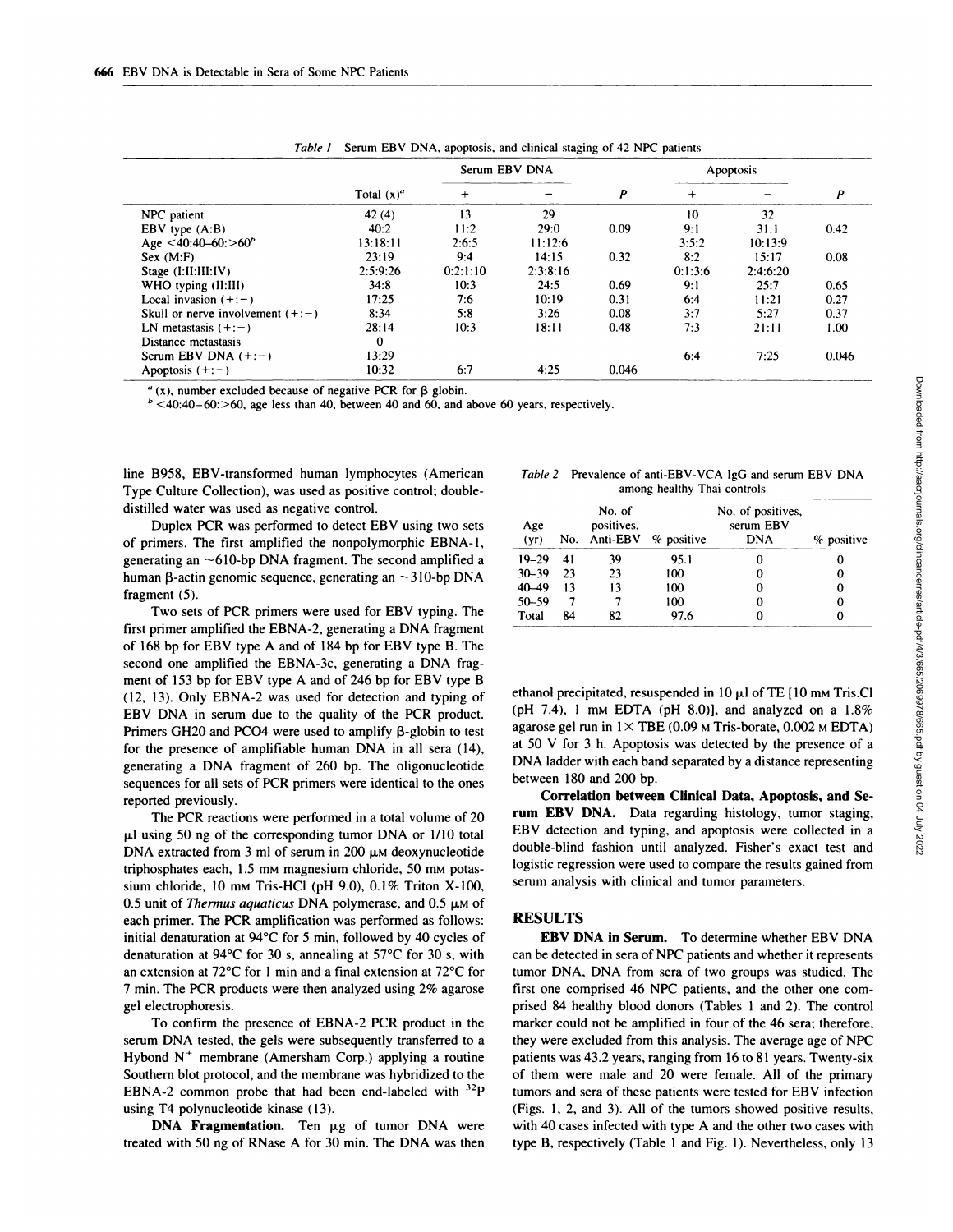

*Fig. 1* PCR genotyping of EBV-infected NPC on a 2% agarose gel stained with ethidium bromide. From left to right:  $\phi$ 174, HaeIII standard DNA size marker;  $-$  and  $+$ , PCR products of the negative control (double-distilled water) and positive control (B958 cell line). respectively; numbers indicate corresponding PCR products of NPC patients. *A,* duplex PCR generating 610- and 318-bp DNA fragments of EBNA-l and human  $\beta$ -actin genomic sequence, respectively. *B*, PCR generating 246- and lS3-bp DNA fragments of EBNA-3C of EBV types <sup>B</sup> and A.respectively. *C,* **PCR** generating 184- and l68-bp DNA fragments of EBNA-2 of EBV types B and A. respectively.

serum samples were positive for EBV. Interestingly, these 13 cases exhibited an EBV type identical to the one encountered in the primary tumors,  $11$  of which were type A and 2 type B, respectively (Table 1; Figs. 1 and 2). This observation suggests that serum EBV DNA originates from NPC and thus can be used as a marker for the tumor DNA.

To exclude the possibility of having obtained serum EBV DNA from other latently infected cells, sera of 84 blood donors were tested (Table 2). Almost all of them, 82 of 84 cases, tested positive for anti-EBV-VCA IgG, suggesting previous infection. The average age was 31.8 years, ranging from 19 to 59 years.



*Fig. 2* **PCR** genotyping of sera of EBV-infected NPC patients on a 2% agarose gel stained with ethidium bromide. From *left* to *right*:  $\phi$ 174. HaeIII standard DNA size marker;  $-$  and  $+$ , PCR products of the negative control (double-distilled water) and positive control (B958 cell line), respectively; numbers indicate corresponding PCR products of NPC patients. *A.* PCR generating 184- and l68-bp DNA fragments of EBNA-2 of EBV types B and A. respectively. *B.* **PCR** generating 260-bp DNA fragments of  $\beta$ -globin.



*Fig. 3* Hybridization after PCR genotyping sera of EBV-infected NPC patients using EBNA-2 PCR products as template and its internal primer as probe. Samples are loaded in the same order as shown in Fig. 2.

Thirty-two individuals were female. and the others were male. However, none of them tested positive for serum EBV DNA.

**Serum EBV DNA, Apoptosis, and Clinical Correlation.** To elucidate the importance and meaning of NPC DNA present in serum, the correlation between the presence of serum EBV DNA, clinical data, and programmed cell death was established (Table 1). Clinical data including age, sex, staging, invasion, and metastasis are included in Table 1. None of them seemed to have a statistically significant correlation with the presence of EBV DNA in serum. Because serum or plasma DNA has been hypothesized to be due to the leaking of DNA from dead cells (15), we explored whether apoptosis relates to the presence of tumor DNA in the serum of NPC patients. All 42 tumor DNAs were tested for DNA fragmentation. and 10 of them were positive (Table I and Fig. 4). Interestingly, the apoptosis was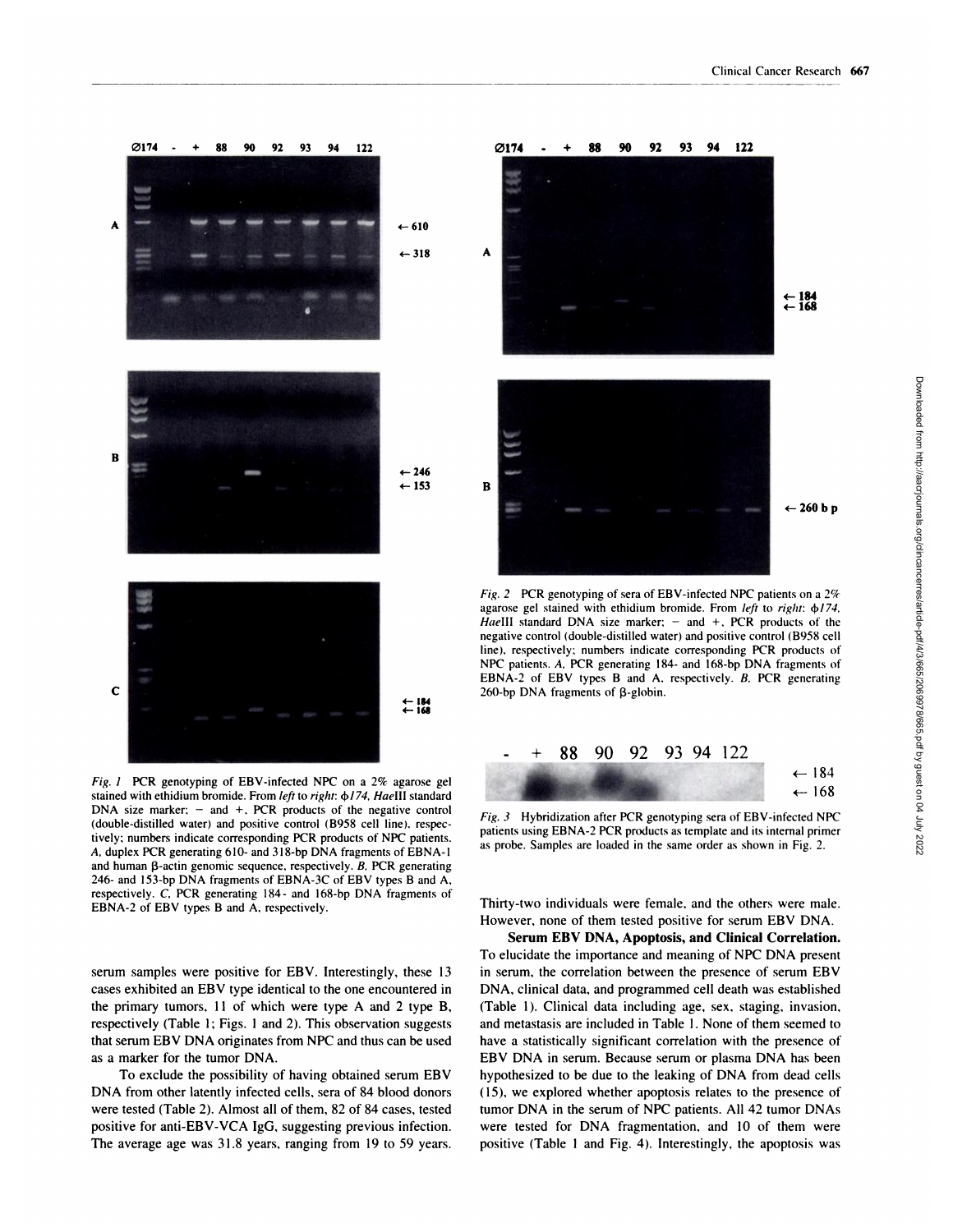

*Fig. 4* DNA fragmentation of EBV-infected NPC on a 1.8% agarose gel stained with ethidium bromide. From *left* to *rig/it: 4il74, HaeIIl* standard DNA size marker, followed by numbers indicating corresponding tumor DNA of NPC patients.

independently correlated with the presence of EBV DNA in the serum in a statistically significant manner  $(P = 0.046$  from Fisher's exact test; odds ratio, *5.36;* 95% confidence interval, 1 .47-24.4 from logistic regression).

### **DISCUSSION**

Although the presence of EBV in tumor tissue is unique to NPC, especially in Southern China and Southeast Asia, EBV infection is very common worldwide (16). In addition, a recent study showed that EBV infection is very common in the Thai population and that it happens early in life (17). Primary infection with EBV usually beads to clinical manifestations ranging from mild, self-limited illness to infectious mononucleosis. Most EBV infection in humans originates in the oropharyngeal epithelium. These cells are permissive for virus replication. A persistent, active lytic infection can continue at some level for many years. After the primary infection, EBV can diffuse across the basal membrane and cause latent infection in B lymphocytes. This infection is important regarding the dissemination of infection to distal epithelial surfaces such as the nasopharynx  $(3)$ . This study identified EBV DNA in the sera of 13 of 42 NPC patients. In addition, EBV typing from sera and primary tumor DNA yielded identical results, suggesting the EBV DNA in sera originated from tumors. To prove that serum EBV DNA did not originate from other latently infected cells, such as the oral epithelium or B lymphocytes, we tested a number of healthy subjects infected previously with EBV. None of their sera was positive for EBV DNA; consequently, the EBV DNA found in serum must have originated from NPC cells.

How tumor DNA comes to be present in serum is notyet

known. Nevertheless, plasma or serum DNA could originate from dead cells (15). To investigate whether NPC DNA in serum is associated with tumor cell death, we studied the correlation between apoptosis and serum EBV DNA. Although these two factors were correlated, 40% of cases with apoptosis were negative for serum EBV DNA. In addition, almost 54% with serum positive for EBV DNA were negative for apoptosis. Thus, there may be other mechanisms, such as necrosis or active release, involved. More detailed studies are needed to clarify whether and how apoptosis and other mechanisms are related to the presence of viral DNA in serum.

Viral carcinogenesis is a prevalent etiological factor for cancer in the Far East, for example EBV and NPC, human papilbomavirus and cervical carcinoma, and hepatitis B virus and hepatoma (2). Similar studies can be performed by looking at viral DNA in serum. Interestingly. our preliminary results showed a high incidence of hepatitis B virus in sera of seropositive hepatoma patients but failed to identify human papillomavirus in sera of patients with cervical carcinoma.

From the matrix and correlation and the matrix and a proposition of the matrix of the matrix of the matrix of the matrix of the matrix of all tigh incidence of hepatitis B virus in sera of seropositional papilom hepatoma DNA and/or apoptosis and other clinical phenotypes including sex, age, staging, invasion, and metastasis. Prospective trials will be necessary to determine whether serum EBV DNA is an independent prognostic factor, especially for treatment outcome and patient's survival. Additionally, because the serum EBV DNA may be associated with tumor cell death, this PCR method could be used for follow-up regarding the rate of tumor regres sion or as a marker to determine the response to radiation and chemotherapy.

#### **ACKNOWLEDGMENTS**

We are deeply indebted to the staff of the Department of Otolar yngology and the Radiotherapy Section. Department of Radiology, Chulalongkorn University Hospital and National Blood Center for the recruitment of patients and collection of materials. We also thank Rattana Chatsantikul and Sairoong Sakdikul for technical assistance and Dr. David Sidransky, Dr. Karol Sikora. Petra Hirsch, and Dr. Somrat Lertmaharit for critical review of the manuscript.

#### **REFERENCES**

1. Fandi. A., Altun, M., Azli, N., Armand, J. P., and Cvitkovic, E. Nasopharyngeal cancer: epidemiology. staging and treatment. Semin. Oncol.. *21:* 382-397, 1994.

2. Voravud, N. Cancer in the Far East. *In:* K. Sikora and K. E. Halman (eds.), Treatment of Cancer, Ed. 2, pp. 887-894. London: Chapman and Hall Medical, 1990.

3. Liebowitz. D. Nasopharyngeal carcinoma: the Epstein-Barr virus association. Semin. Oncol., *21:* 376-381, 1994.

4. Pathmanathan, R.. Prasad, U., Sadler, R., Flynn, K., and Raab-Traub, N. Clonal proliferations of cells infected with Epstein-Barr virus in preinvasive lesions related to nasopharyngeal carcinoma. N. Engl. J. Med., 333: 693-698, 1995.

S. Feinmesser, R., Miyazaki, I., Cheung, R., Freeman, J. L.. Noyek, A. M.. and Dosch, H-M. Diagnosis of nasopharyngeal carcinoma by DNA amplification of tissue obtained by fine-needle aspiration. N. Engl. J. Med., 326: 17-21, 1992.

6. Chen, X. Q., Stroun, M., Magnenat. J-L.. Nicod. L. P.. Kurt. A-M., Lyautey, J.. Lederrey, C., and Anker, P. Microsatellite alterations in plasma DNA of small cell lung cancer patients. Nat. Med., *2:* 1033- 1034, 1996.